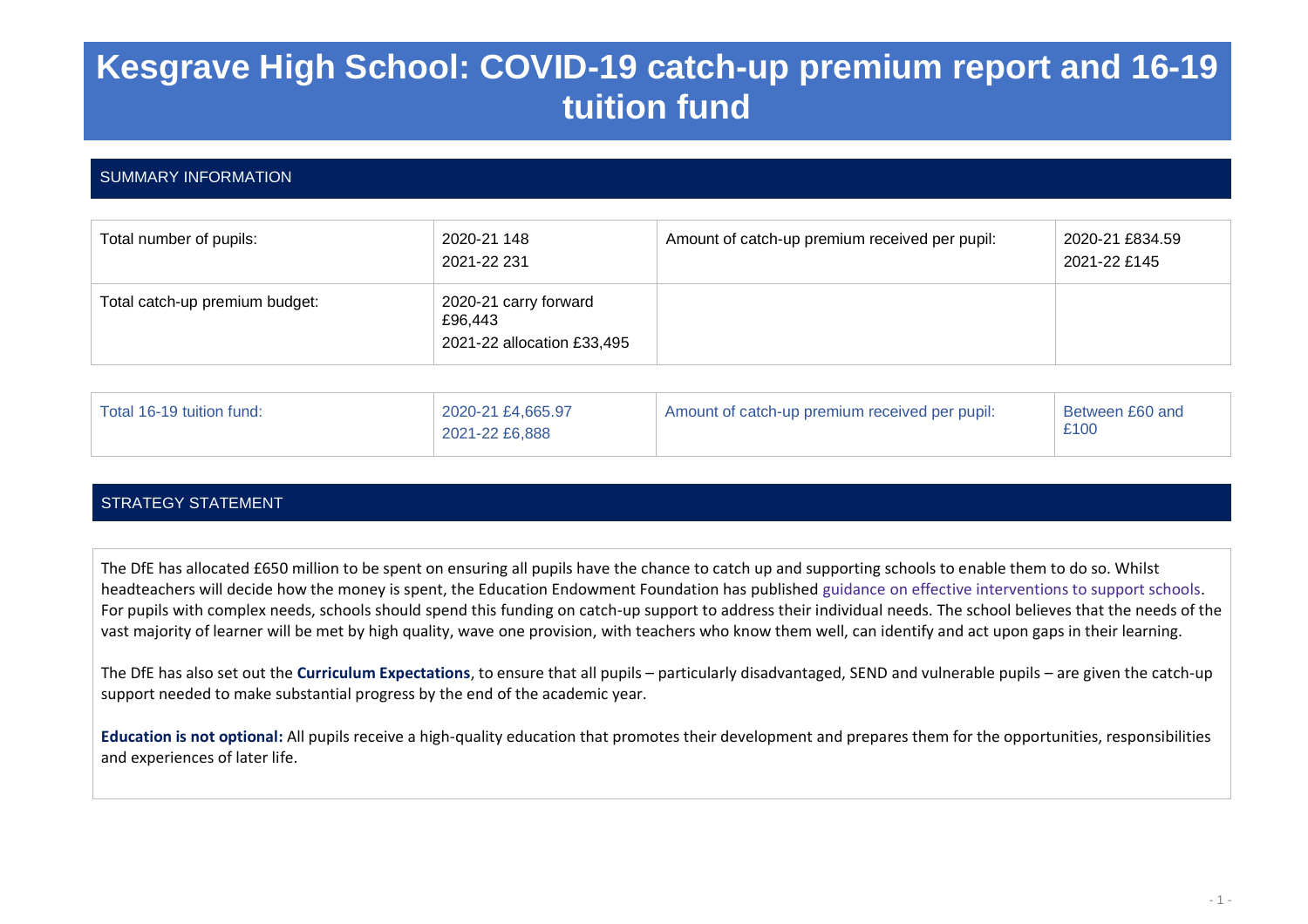**The curriculum remains broad and ambitious:** All pupils continue to be taught a wide range of subjects, maintaining their choices for further study and employment.

**Remote education:** DfE asks that schools meet the following key expectations: Schools should set out how they will allocate the additional funding to support curriculum recovery this academic year. The EEF guidance suggests a 3-tiered approach:

- 1. Teach an ambitious and broad curriculum in all subjects from the start of the autumn term, but make use of existing flexibilities to create time to cover the most important missed content...In particular, schools may consider how all subjects can contribute to the filling of gaps in core knowledge, for example through an emphasis on reading.
- 2. Aim to return to the school's normal curriculum in all subjects by summer term 2021.
- 3. Plan on the basis of the educational needs of pupils. Curriculum planning should be informed by an assessment of pupils' starting points and addressing the gaps in their knowledge and skills.

#### **1 High quality teaching for all:**

- High-quality wave 1 teaching for all
- Effective diagnostic assessment
- Supporting remote learning
- Focusing on professional development

#### **2 Targeted academic support:**

- High-quality one to one and small group tuition
- Teaching Assistants and targeted support
- Bespoke academic tutoring where needed
- Planning for pupils with Special Educational Needs and Disabilities (SEND)

## **3 Wider strategies:**

- Supporting pupils' social, emotional and behavioural needs
- Planning carefully for adopting a Social and Emotional Learning curriculum
- Communicating with and supporting parents
- Supporting parents with pupils of different ages
- Successful implementation in challenging times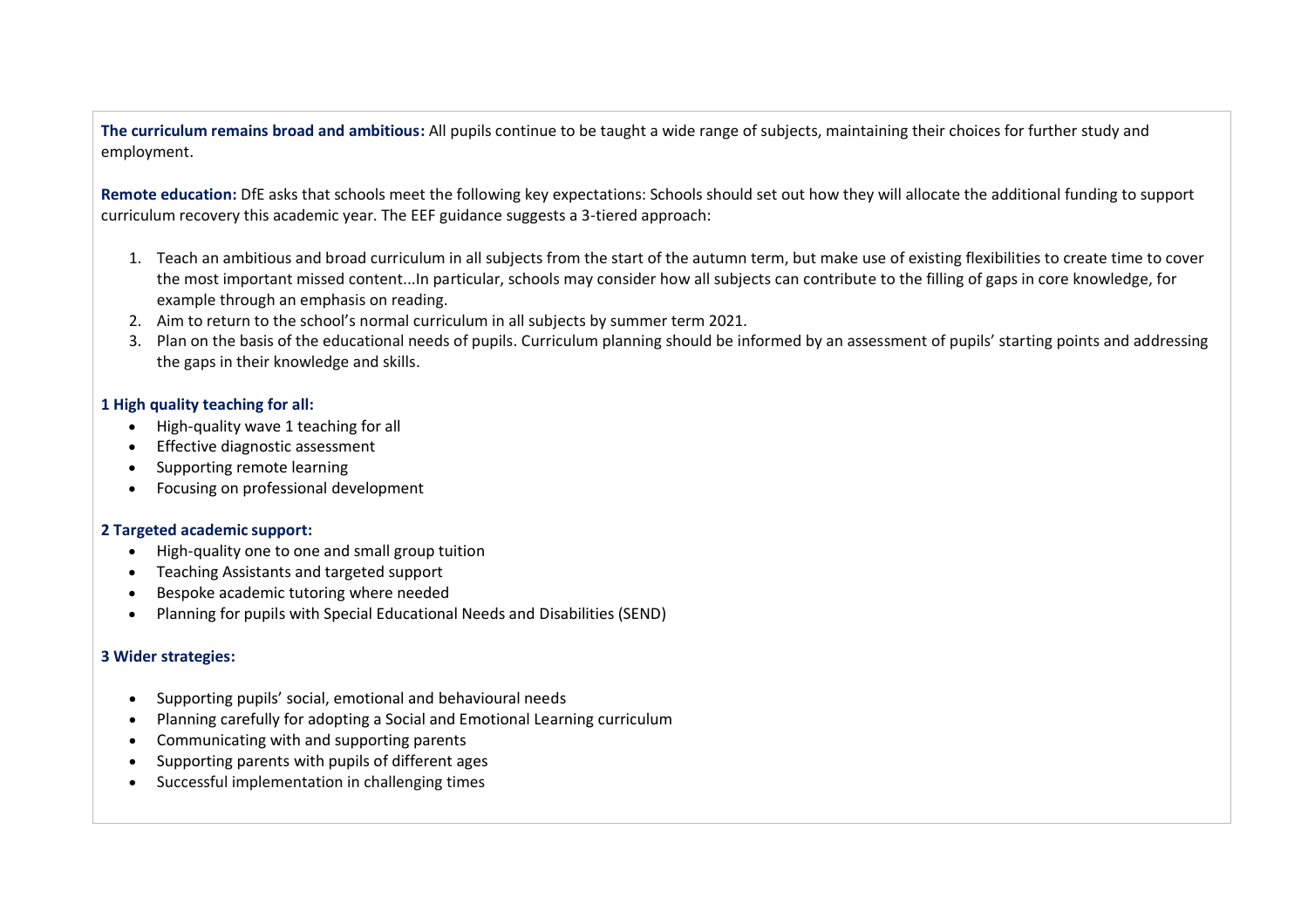|                    | <b>BARRIERS TO FUTURE ATTAINMENT</b>                                                                                                                                                                                                                                                     |  |  |  |
|--------------------|------------------------------------------------------------------------------------------------------------------------------------------------------------------------------------------------------------------------------------------------------------------------------------------|--|--|--|
| Academic barriers: |                                                                                                                                                                                                                                                                                          |  |  |  |
| A                  | Gaps in learning due to lockdown. This could be gaps in content or application of learning, leading to less secure and embedded knowledge.                                                                                                                                               |  |  |  |
| B                  | Literacy (Reading habits and lower depth of vocabulary): especially for those students from disadvantaged backgrounds                                                                                                                                                                    |  |  |  |
| C                  | High challenge for the most able: ensure that the most able continue to stretch to the highest possible outcomes                                                                                                                                                                         |  |  |  |
| D                  | Behaviour Issues - On average disadvantaged, students are more likely to have a higher number of negative behaviour points than non- disadvantaged<br>students (nearly double), they are also more likely to have a lower number of achievement points than non- disadvantaged students. |  |  |  |

|                    | ADDITIONAL BARRIERS                                                                                                        |
|--------------------|----------------------------------------------------------------------------------------------------------------------------|
| External barriers: |                                                                                                                            |
| Е                  | A lack of regular routines including home reading, homework, spellings and having correct equipment in school (eg PE kit). |
|                    | In some cases, priority placed upon learning and achievement at home.                                                      |
| G                  | Lack of access to technology (specifically laptop use) at home                                                             |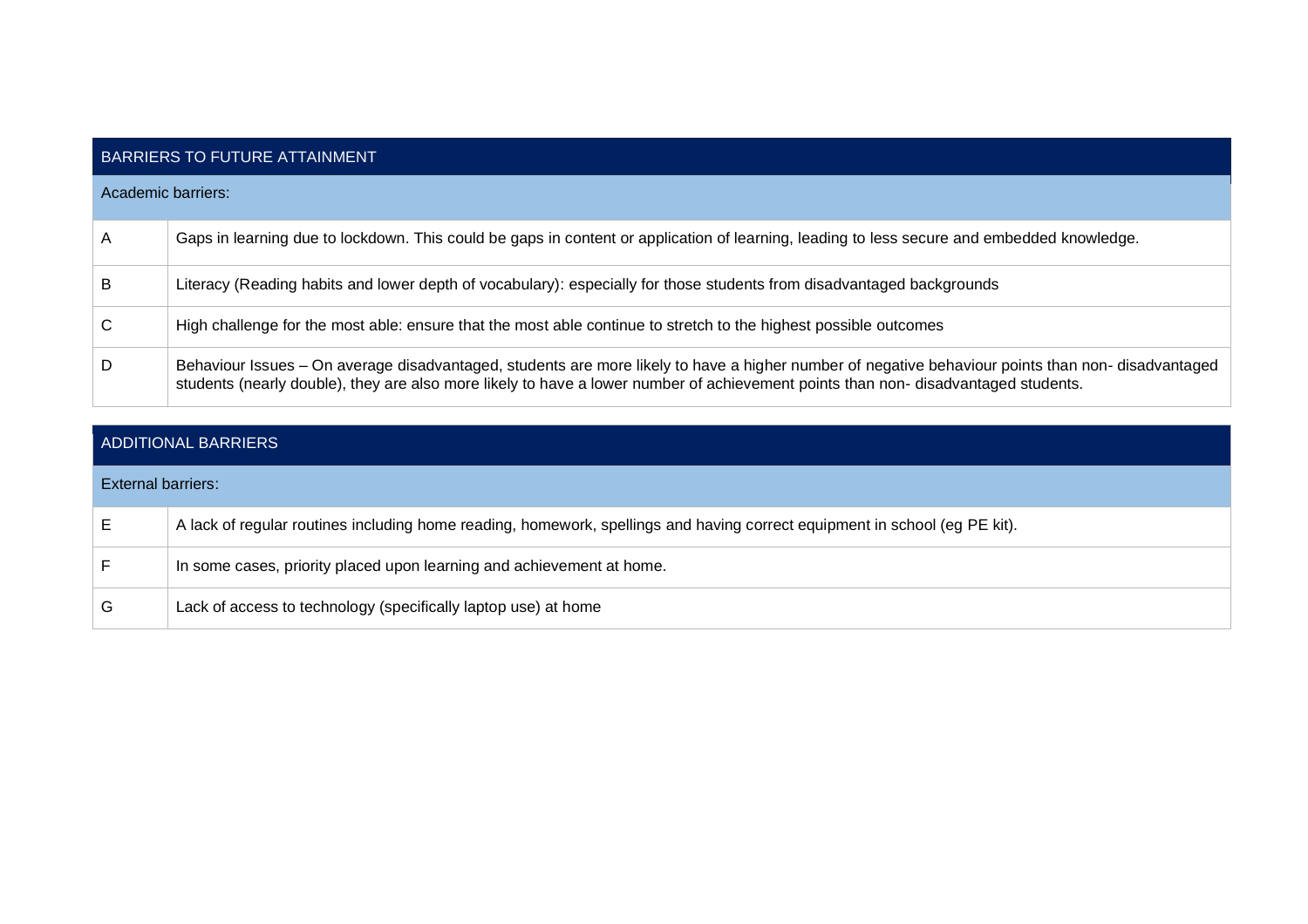# **Planned expenditure for current academic year 2021/22**

| HIGH QUALITY TEACHING FOR ALL                       |                                                                                                                                             |                                                                                                                                                                                                                                                                                       |                   |        |  |
|-----------------------------------------------------|---------------------------------------------------------------------------------------------------------------------------------------------|---------------------------------------------------------------------------------------------------------------------------------------------------------------------------------------------------------------------------------------------------------------------------------------|-------------------|--------|--|
| <b>Action</b>                                       | Intended outcome and success criteria                                                                                                       | How will this action be reviewed?                                                                                                                                                                                                                                                     | <b>Staff lead</b> | Cost   |  |
| STAR testing for<br>all Year 7                      | In absence of KS2 tests, identify students' ability<br>profile and support need                                                             | Data compared to KS2 for previous cohorts<br>Data shared with all teachers to understand prior<br>abilities of students                                                                                                                                                               | K Abbott          | £4,500 |  |
| Set text for all<br>Year 6-7 students               | Reading expectation set, common purpose of all<br>Year 6 students, text chosen for social and emotional<br>connection on Year 6 transition. | Review of text through tutor time in September<br>2021.                                                                                                                                                                                                                               | <b>B</b> Wheatley | £1,500 |  |
| Accelerated<br>reader<br>programme                  | Improved reading of students. Greater access and<br>profile of reading.                                                                     | Star Reading ZPD range shared with students.<br>Library lessons to explain ZPD and selecting<br>appropriate reading material.<br>AR and Star testing collated and cross-referenced<br>with assessment data from English.<br>Data then used to identify students for<br>interventions. | K Abbott          | £4,000 |  |
| Year 8 deep text<br>comparative<br>reading strategy | Deeper reading and analysis expected of students.<br>Builds literacy skills.                                                                | English assessment data.<br>STAR testing data.                                                                                                                                                                                                                                        | L Hunwicks        | £1,000 |  |
| Yrs 7 – 10 wider<br>reading &<br>vocabulary         | Wider reading of texts across the curriculum.<br>Wider vocabulary<br>Discussions based comprehension and summary<br>skills                  | Register & Read once a week in registration time                                                                                                                                                                                                                                      | C Scott           | £500   |  |
| <b>Yrs 7-9</b>                                      | Whole school focus on the coherence of the KS3<br>curriculum and the pathway of this to KS4 learning                                        | Whole staff focus, led through FORUM<br>Raising standards meetings and coaching records                                                                                                                                                                                               | J Upton           | £1,000 |  |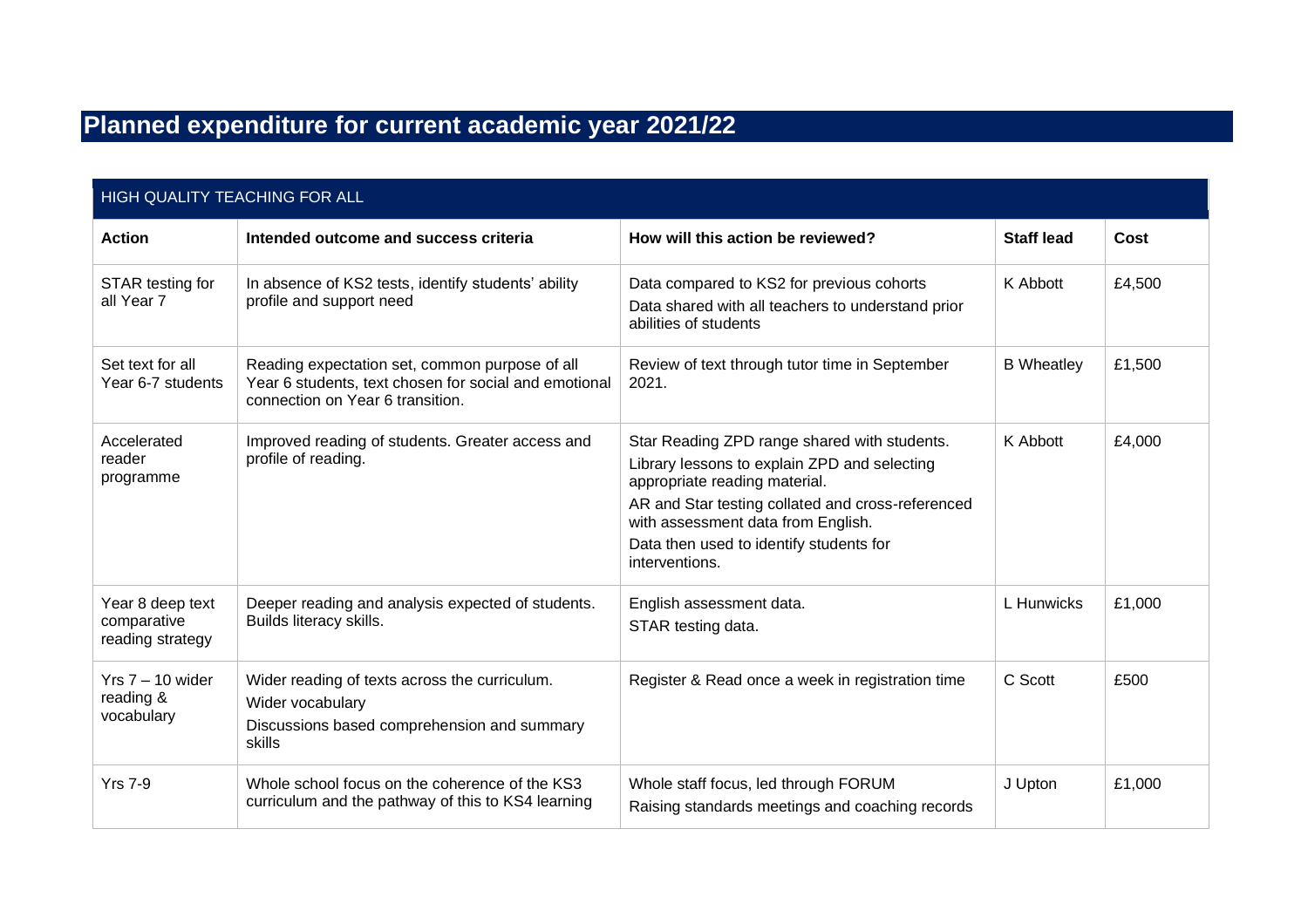| All years                             | Whole school focus on the curriculum implications of<br>COVID recovery. SLT focus on and engagement in<br>the implications of this for each department - putting<br>in place bespoke support where needed for students<br>and allowing staff capacity to address these. | Raising standards meetings and coaching records                                                                       | J Upton           | £3,000  |
|---------------------------------------|-------------------------------------------------------------------------------------------------------------------------------------------------------------------------------------------------------------------------------------------------------------------------|-----------------------------------------------------------------------------------------------------------------------|-------------------|---------|
| <b>Yrs 7-9</b>                        | Embed the new KS3 Assessment system<br>(introduced Sept 2020)                                                                                                                                                                                                           | Data analysis – progress of students at KS3 and<br>achievement at all levels (including stretch for the<br>most able) | J Upton           | £2,000  |
| Wider coverage of<br>pastoral support | Changes to the position and access to pastoral<br>support across the school (new office arrangement,<br>tutor group clusters and                                                                                                                                        | Behaviours and attitudes of students                                                                                  | J Upton           | £10,000 |
| Year 12 academic<br>writing support   | Programme of instruction on academic writing given<br>to all essay-based study students. Gap identified in<br>lack of examination practice.                                                                                                                             | Assessment mechanisms in Year 12                                                                                      | <b>S</b> Wheatley | £2,000  |
| Year 12 scientific<br>writing support | Programme of instruction on academic writing given<br>to all science-based study students. Gap identified in<br>lack of examination practice.                                                                                                                           | Assessment mechanisms in Year 12                                                                                      | <b>S</b> Wheatley | £2,000  |
|                                       |                                                                                                                                                                                                                                                                         |                                                                                                                       | Total cost        | £31,500 |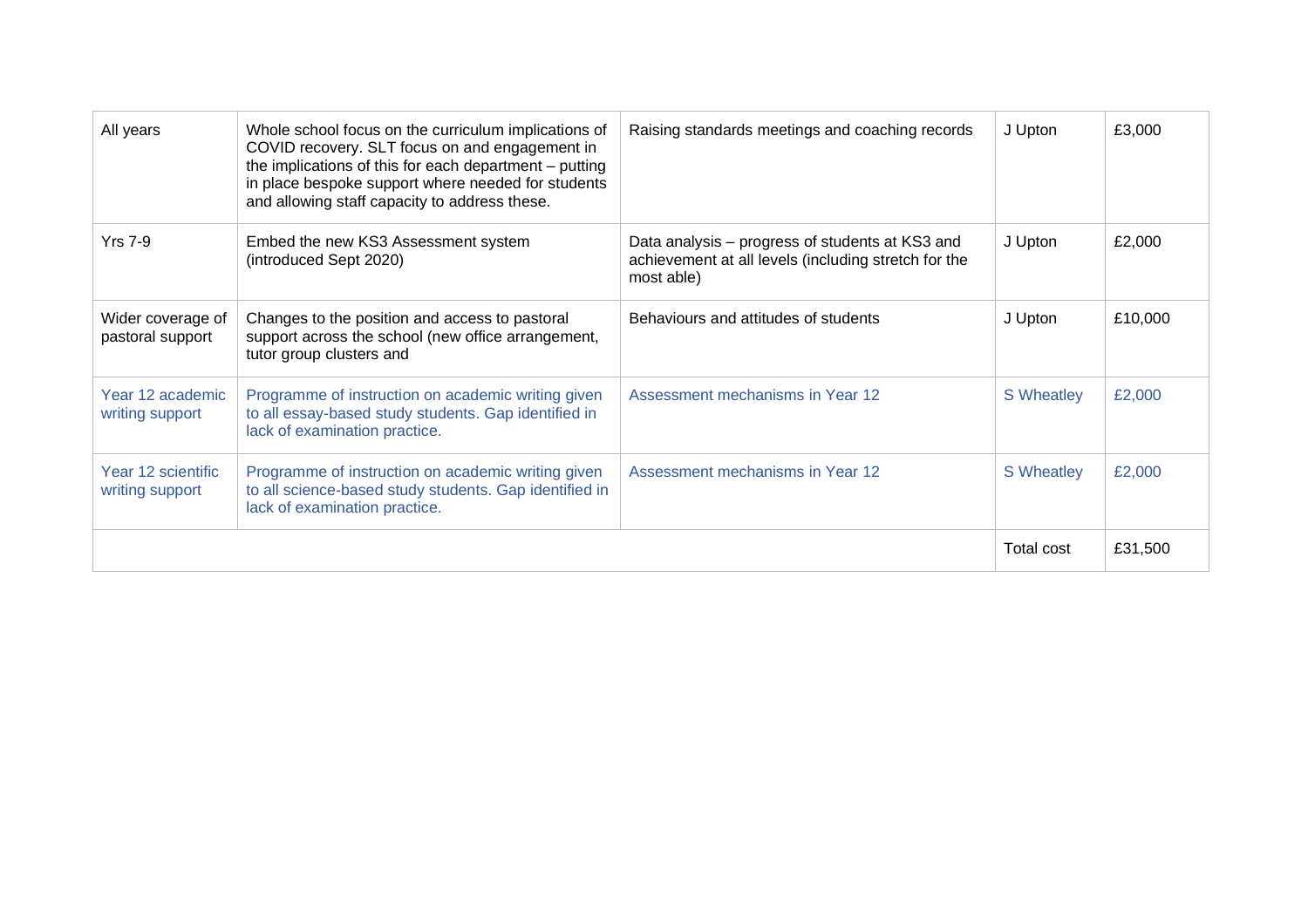| TARGETED ACADEMIC SUPPORT                                          |                                                                                                                                                                                                                                |                                                                                                                                                                  |                       |         |  |
|--------------------------------------------------------------------|--------------------------------------------------------------------------------------------------------------------------------------------------------------------------------------------------------------------------------|------------------------------------------------------------------------------------------------------------------------------------------------------------------|-----------------------|---------|--|
| <b>Action</b>                                                      | Intended outcome and success criteria                                                                                                                                                                                          | How will this action be reviewed?                                                                                                                                | <b>Staff lead</b>     | Cost    |  |
| Chrome book<br>purchase for<br>school/home<br>use                  | Ensure that all students have access to device in the<br>event of remote learning.<br>Ensure that through COVID protocols in school with<br>bubbles and zones, that access to technology is still<br>possible for all lessons. | Use of devices.<br>Review of teaching and learning in 2020-21<br>protocols.<br>Review of remote learning access.                                                 | K Abbott              | £15,000 |  |
| Literacy<br>specialist staff                                       | Employment of FT English teacher with primary<br>specialism to ensure transition has high expectations<br>and increased understanding from KS2.                                                                                | KS3 English programme of study<br>KS3 English attainment data                                                                                                    | M Wheatley            | £45,000 |  |
| Reading<br>coordinator                                             | Employment of reading coordinator to:<br>Oversee star testing & accelerated reader for Year 7 &<br>8.<br>Promote reading and wider literacy across the school.                                                                 | Take up of AR<br>Intervention data<br>Register & Read<br>Dissemination of Star test data                                                                         | K Abbott              | £2000   |  |
| <b>Year 7 &amp; 8</b><br>Reading &<br><b>SPAG</b><br>Interventions | Improved reading of students identified as needing one-<br>to-one or small group interventions.                                                                                                                                | These will be tracked and assessed for<br>effectiveness using Provision Mapper.<br>Improved Star Reading scores, increase in AR<br>quizzes and scores.           | C Scott & L<br>Aldous | £1000   |  |
| <b>Year 7 &amp; 8</b><br>Maths<br>Intervention                     | Improved maths scores (Star testing & department<br>tests) for students identified as needing small group<br>interventions.                                                                                                    | These will be tracked and assessed for<br>effectiveness using Provision Mapper.<br>Improved Star Maths scores, teacher assessment<br>and department test scores. | P Stewart             | £1000   |  |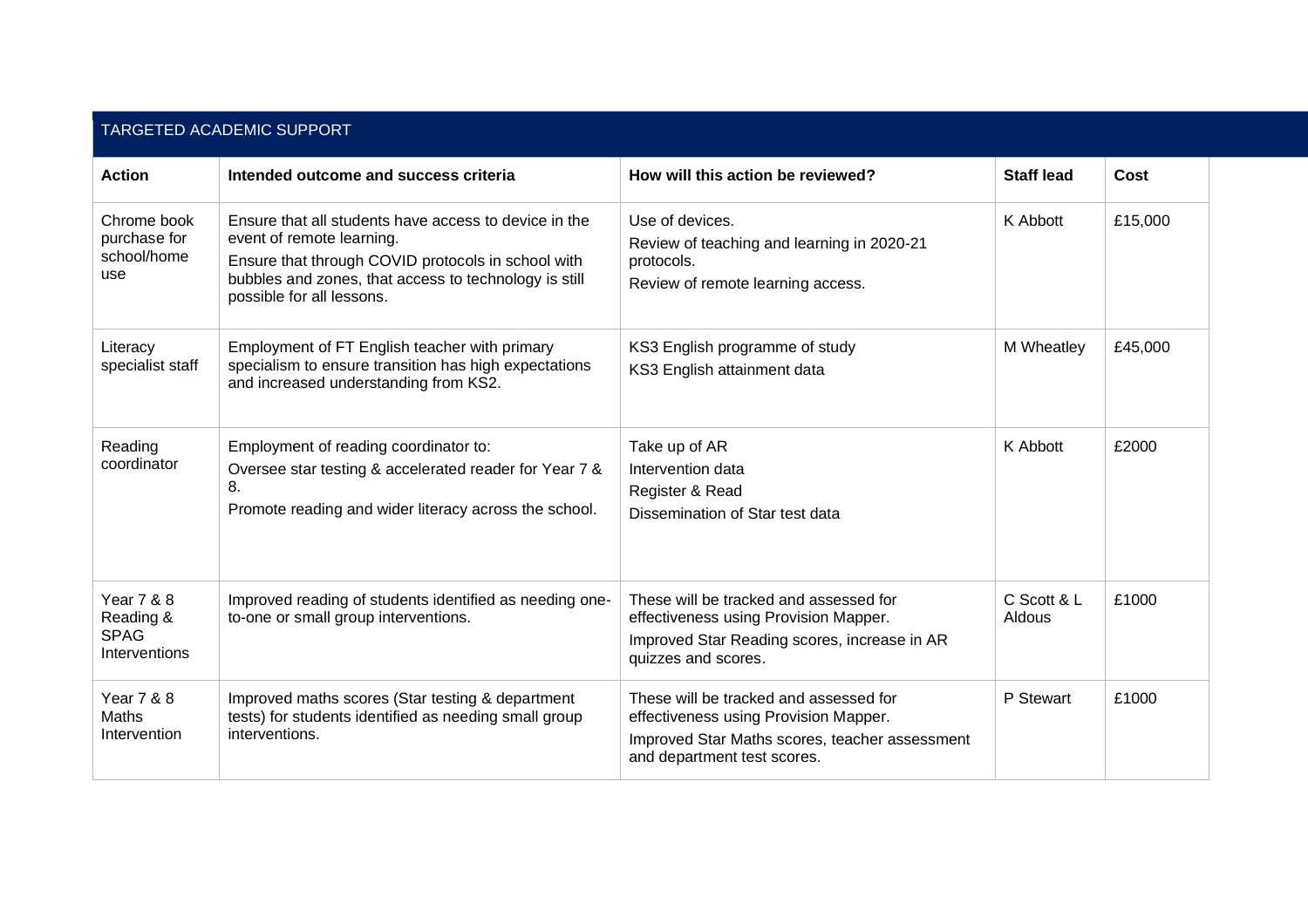| <b>KS4 Oracy</b><br>Intervention                                           | Supporting students that were in the extra literacy<br>groups (yrs 7 to 9) but that are not in nurture English<br>group. This will support the good progress that these<br>students made at KS3 and ensure that their newfound<br>literacy skills keep progressing. | KS4 English outcomes.                                                                                                 | L Aldous                  | £1000   |
|----------------------------------------------------------------------------|---------------------------------------------------------------------------------------------------------------------------------------------------------------------------------------------------------------------------------------------------------------------|-----------------------------------------------------------------------------------------------------------------------|---------------------------|---------|
| <b>Targeted KS4</b><br>revision for<br>Maths &<br>English                  | Revision session specifically targeted for key groups:<br>Strive for 5<br>$\bullet$<br><b>High Flyers</b>                                                                                                                                                           | Final outcomes.<br>Engagement with revision                                                                           | M Wheatley<br>G Davenport | £10,000 |
| English Stretch<br>& Challenge                                             | Stretch & challenge focus, specifically to support top<br>end. Encourage & promote a love of literacy from KS3<br>upwards.                                                                                                                                          | Final outcomes.<br>Engagement                                                                                         | C Scott<br>M Wheatley     | £1000   |
| Further pastoral<br>support                                                | Extra Student support officer employed (Sept 2021) to<br>ensure one SSO per year group. Allowing non-teaching<br>staff to play key role in those students with the most<br>pastoral need.                                                                           | Analysis of student need.<br>Review of stretch of team (in comparison to<br>challenges faced in 2020-21 from this)    | J Upton                   | £25,000 |
| Targeted<br>intervention<br>and monitoring<br>of 2021 'On<br>Watch' cohort | 2021 Star test data shows that there are a greater<br>percentage of students in the 'On Watch' category.<br>These students will be supported to get them back on<br>track and into the 'Benchmark' category.                                                        | Reading interventions – one to one and small<br>group, tracking and monitoring of students, testing<br>more regularly | <b>TBA</b>                | £1000   |
| Year 7 Maths<br>development                                                | Introduce maths baseline assessment with full QLA to<br>identify gaps in knowledge.<br>QLA after every assessment for self-analysis and<br>action.                                                                                                                  | Data analysis after assessments to show closing of<br>gap and increased performance.                                  | G Davenport               | £2000   |
| SEND IT need                                                               | IT provision for learning support - 10 chrome books<br>and charging unit.                                                                                                                                                                                           |                                                                                                                       | R Coe                     | £3570   |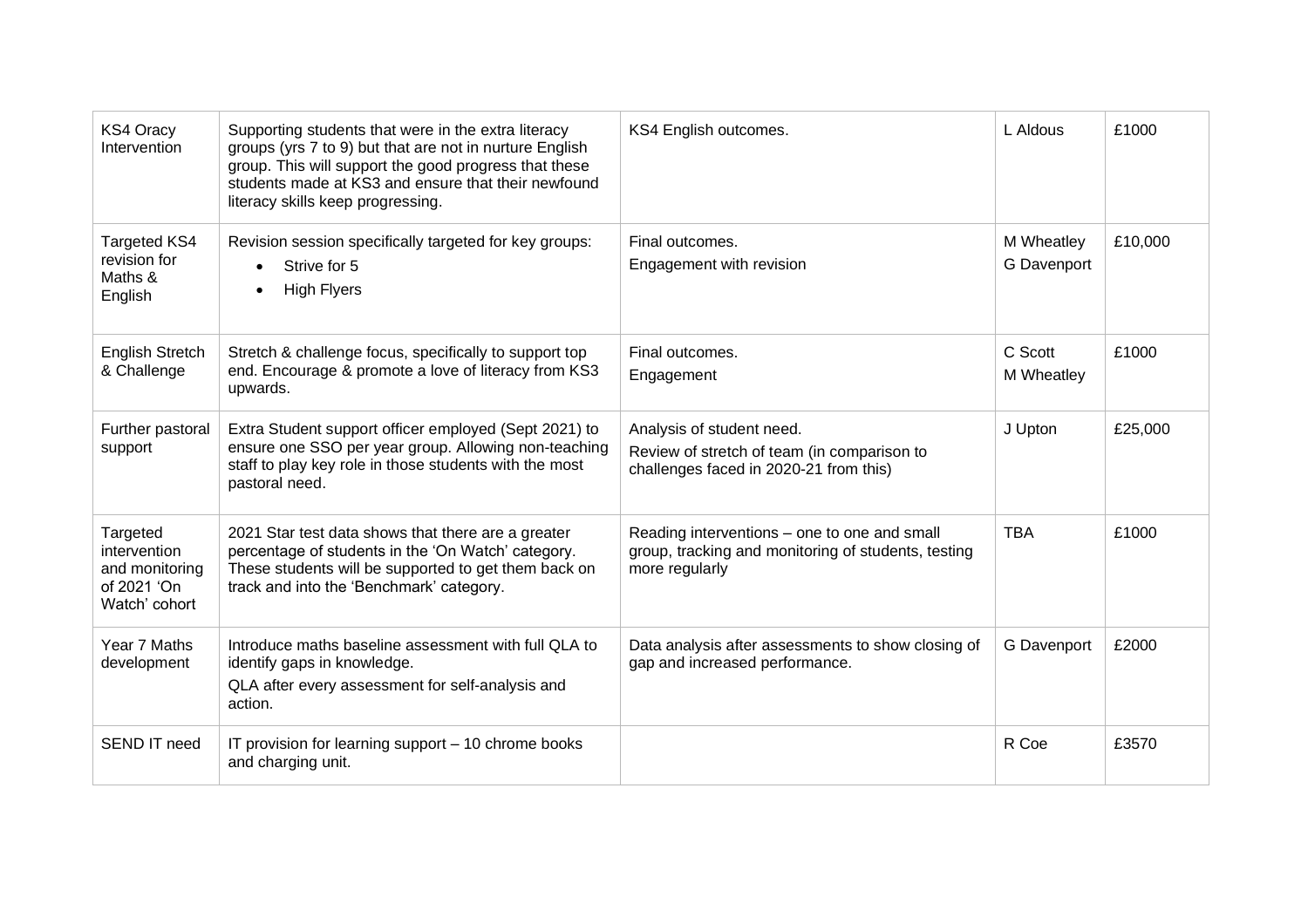| Maths and<br>English retake<br>tuition | 2 classes Mathematics<br>1 English class<br>Retake in November examination series and then<br>provision continued for those still under threshold | Attendance of students to bespoke sessions.<br>Progress in assessment checks and final outcomes.<br>Group size 3-5 max - in order to ensure delivery by<br>subject specialists and maximise personalization of<br>learning | S Wheatley | £6,000   |
|----------------------------------------|---------------------------------------------------------------------------------------------------------------------------------------------------|----------------------------------------------------------------------------------------------------------------------------------------------------------------------------------------------------------------------------|------------|----------|
| 6thForm IT<br>need                     | IT provision for those disadvantaged students in post-<br>16 study to access remote learning                                                      |                                                                                                                                                                                                                            | S Wheatley | £3,000   |
|                                        |                                                                                                                                                   |                                                                                                                                                                                                                            | Total cost | £116,570 |